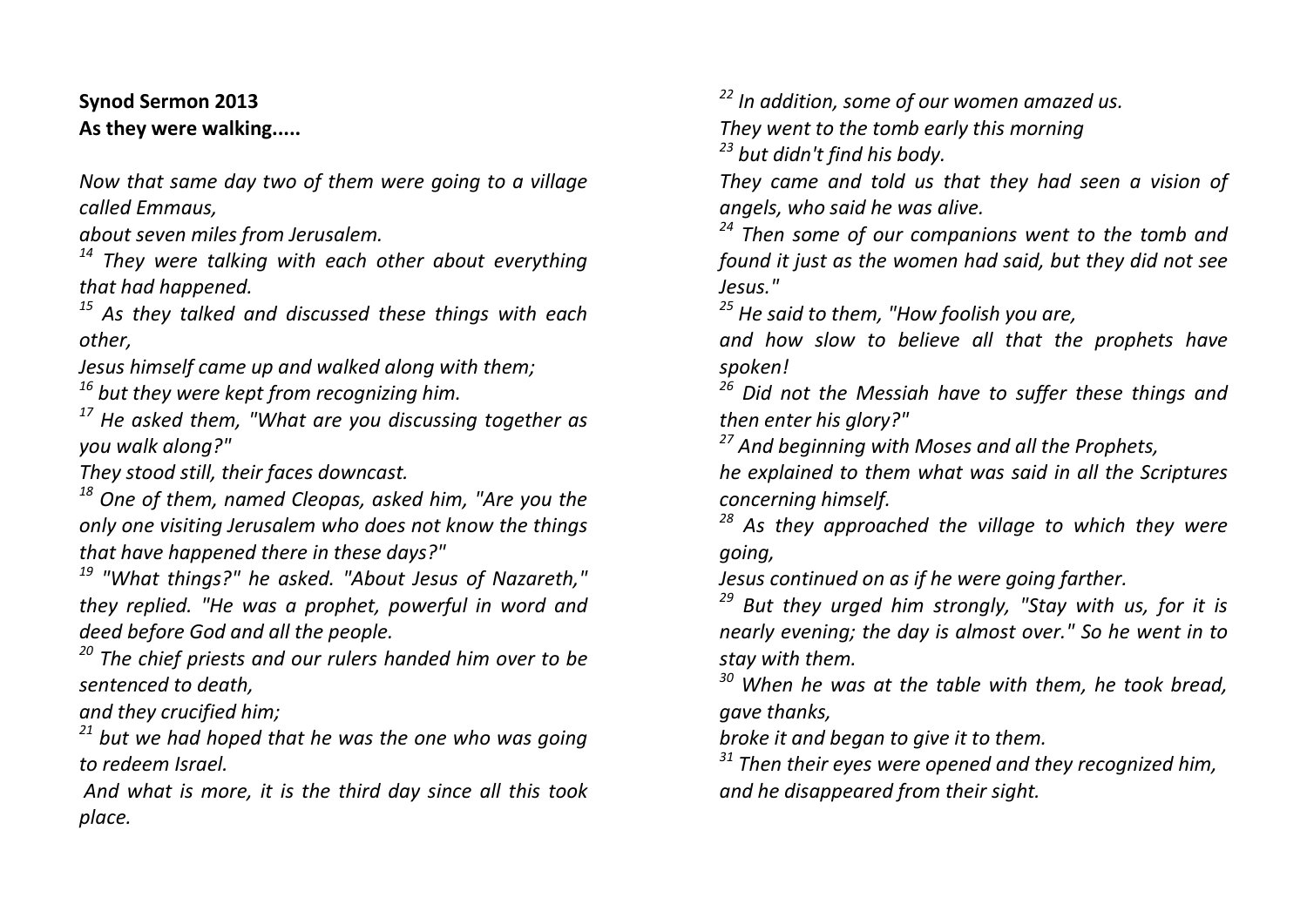*<sup>32</sup> They asked each other, "Were not our hearts burning within us while he talked with us on the road and opened the Scriptures to us?"*

*<sup>33</sup> They got up and returned at once to Jerusalem.* 

*There they found the Eleven and those with them, assembled together*

*<sup>34</sup> and saying, "It is true! The Lord has risen and has appeared to Simon."*

*<sup>35</sup> Then the two told what had happened on the way, and how Jesus was recognized by them when he broke the bread.* 

(Luke 24:13-35)

There is a little phrase that is repeated several times, in one form or another, throughout the Gospels: 'as they were walking.'

'As they were walking' - Jesus saw two brothers....

'As they were walking' - Jesus met a man born blind......

'As they were walking along the road' a man said to him "I will follow you wherever you go"....

'As Jesus was walking' - in the temple courts, the chief priests, the teachers of the law and the elders came to him......

One Sabbath - 'as they were walking' - through the grain fields, his disciples began to pick some heads of grain.

Then there's the occasion when the disciples were 'discussing' which one of them would be the greatest in the Kingdom and the debate was taking place 'as they were walking.'

There is absolutely no doubt that some of the most profound encounters happened 'as they were walking.' It was a phrase that came to have huge significance for me back in 2009 when I walked the boundaries of the Diocese. Every day there was a 'wow' moment when I was so aware of the presence and power of God. Yet none of these moments were significant in themselves and more than likely would have been missed if I hadn't taken the time to step out of the normal routine of ministry and go walking.....

And probably this little phrase would have remained just that - a personal reflection of a 40 day journey except for the fact that it kept coming back to me over and over again throughout my Sabbatical. I had a very strong sense that this phrase contained both a spiritual and a missional challenge to this Synod.

As they were walking....

There is absolutely no doubt that some of the most profound encounters found in the Gospels took place as Jesus and the disciples were walking in and around the countryside and towns of Galilee; through the region of Samaria; and in and around the city of Jerusalem.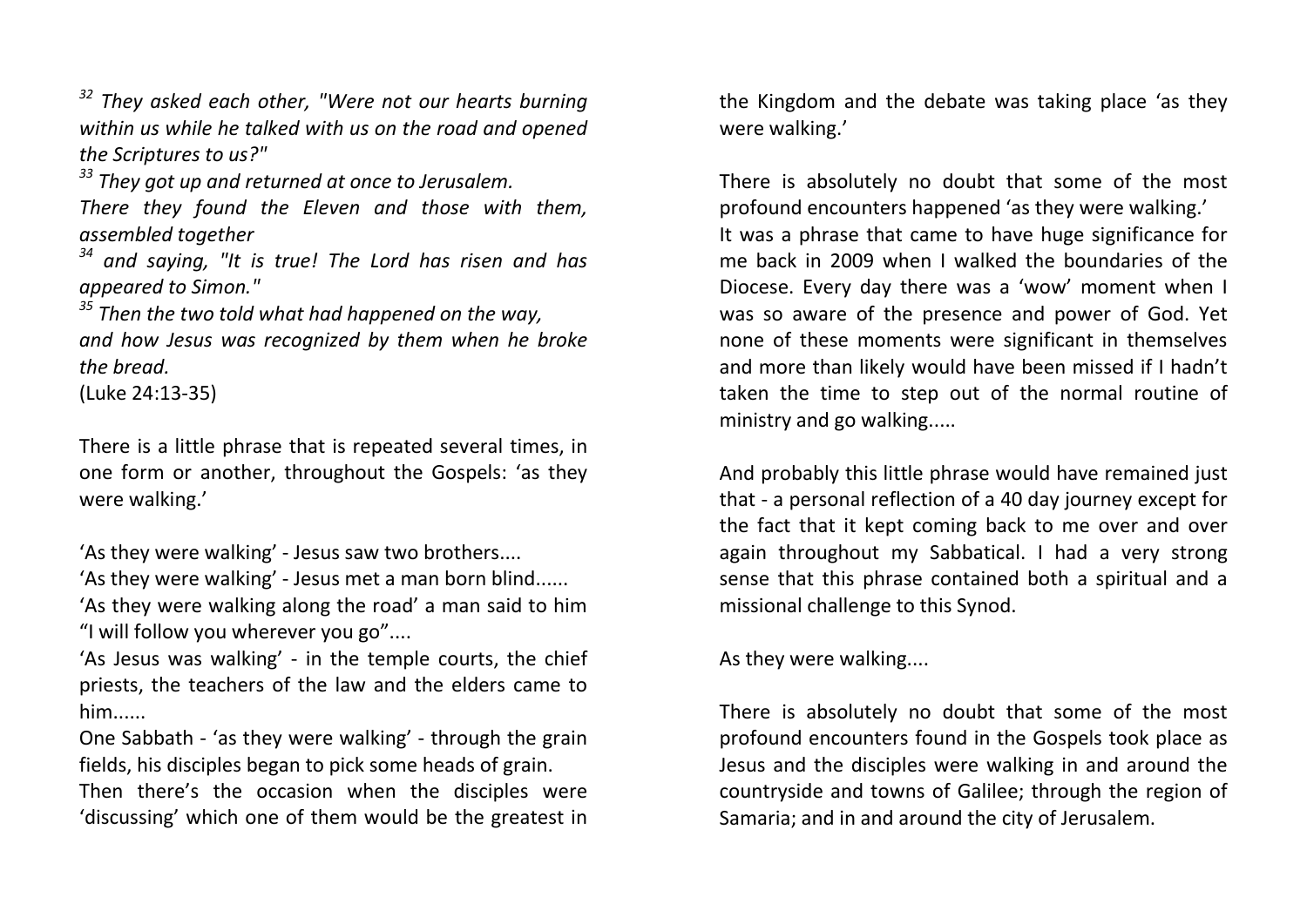They came across people who had been ostracised from their communities and from their families because they suffered from leprosy; because they were paralysed; because they had been bleeding for years; because they were plagued by demons; because they were despised neighbours.

It's also true, of course, that as they were walking they encountered opposition from the religious hierarchy of the day who questioned their motives and their message.

Maybe it's stretching the point a little too much but it seems that the people they encountered as they were walking were those he had talked about at the very beginning of his ministry when he sat in the synagogue in Nazareth and read from the prophet Isaiah:

*'The Spirit of the Lord is on me Because he has anointed me To proclaim good news to the poor He has sent me to proclaim freedom for the prisoners And recovery of sight for the blind To set the oppressed free To proclaim the year of the Lord's favour.'*

The gospels are so clear that, as they walked, ministry happened.

This was reinforced very powerfully for me a few years ago when I had gone back over to Blenheim to attend a funeral. Afternoon tea had been turned on at the 'Clubs of Marlborough' – which are on the banks of the Taylor river, not that far from Nativity. Usually I would have driven down there and parked in the club's car-park, ready to head home to Nelson. But on this occasion I left the car at Nativity and walked down to the afternoon tea.

When it was over I headed back to where I had left the car and I encountered a young man coming toward me, walking into town.

I knew this young guy by reputation. He was a male prostitute and you would often see him hanging around the male toilets in Seymour Square – day and night. He had one of those faces that seemed to be a mirror to his lifestyle – he was missing several teeth.

Anyway, as he came close to me he said 'Hello Father' – he obviously had some Catholic heritage somewhere in there. I greeted him by name and then he said to me – with absolutely no prompting (and in language that I can't repeat here) - "I've been real bad."

I looked right into his eyes and simply responded "I know."

He then went on "I've been into some real bad stuff."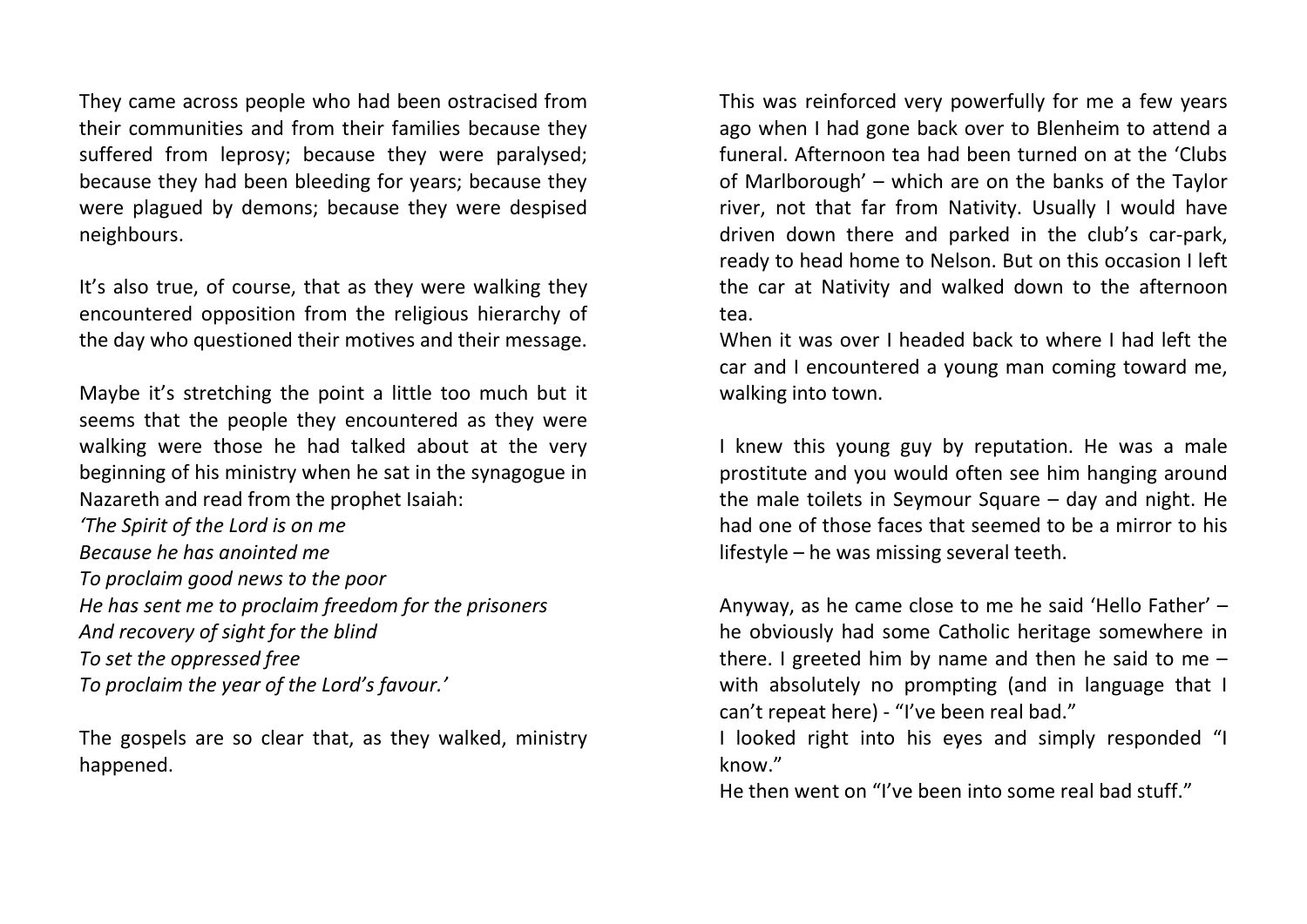And I simply repeated what I had said a few seconds earlier, "I know you have."

But then he added, "But I do believe in God you know." What an opening!

I was still churning over in my mind how I might respond to this opening when I heard myself saying to him,

"I'm sure you do. But do you know what's even more powerful? The fact that God believes in you and loves you."

Where did that come from? I was still searching for a clever way of inviting him to turn his life around when I found myself saying words that were not mine.

'What is even more important is that God believes in you and loves you.'

We both just stood there for a few moments with no more words – you could see the impact in his eyes. And then he said "Okay Father, see you" and he headed off into town.

I ran into this young man again a couple of years ago – as Bob Barnes and I were wandering around Hunters Garden Marlborough and he said to me, "Father, I'm going to church now. I've joined the Salvation Army." Now I don't know if his lifestyle has changed. He certainly looked different – his eyes were no longer furtive. But I was left wondering what would have happened if I had taken the car that day (as I usually did) instead of walking.

I guess there's a danger of making too much of this little phrase but I'm not so sure because I sometimes wonder if we've lost the ability or the motivation to walk among the people as Jesus and the disciples did.

A church that is maintaining the institution is a church with an inward focus whereas a missional church gets out and goes walking. In this day and age an institutional church's greatest tools for ministry are the computer and the office desk while a missional church buys walking shoes. An institutional church sets up social service structures and pays professionals to respond to the needs of the community. A missional church gets out meets the community. An institutional church does evangelism by advertising its programmes. A missional church does it through relationship – it goes walking.

And this is the first challenge  $-$  and it's as much of a challenge to me personally as it is to you, because so much of my ministry has been seduced by the pervasiveness of the social media.

Too often I have sat behind the computer and written sermons and reports. And only then have I started responding to the latest influx of emails – none of which can be answered in 5 minutes. I've totally resisted the temptation to engage in the facebook conversations that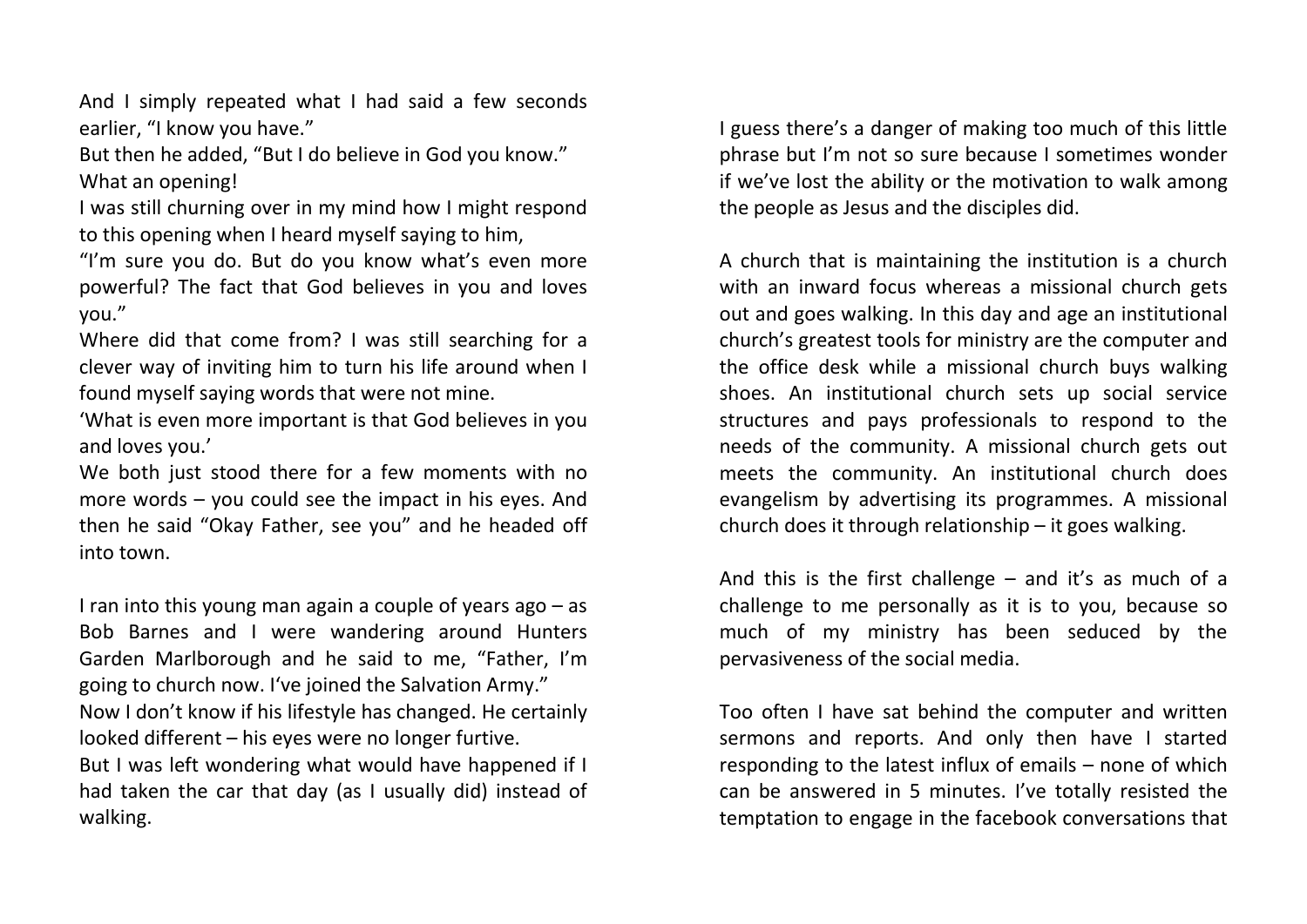I've been invited to be a part of. But it's still been a full day – at least that's what it has felt like – there's been no time to walk among the people.

Now contextual theologians will be quick to add that that was then; this is now. Walking was the only way to engage with people back then. We have a new way of engaging with the whole world. And they have a point.

The problem is that every single study done on the rise of 'social media' points to the superficiality of relationships and the increasing levels of isolation and loneliness.

As they were walking - Jesus met a man born blind.... As they were walking - some people brought to him a man who was deaf and could hardly talk....

As they were walking  $-$  a large crowd followed and pressed around him and a woman was there who had been subject to bleeding for twelve years.....

Jesus walked *among* the people.

That's the first point I want to make tonight.

The second one is similar – Jesus walked *with* the people.

Let's have a quick look at the Gospel passage that was read earlier.

It is three or four days after the crucifixion of Jesus and two followers of Jesus are wandering along the road from Jerusalem to Emmaus. They are not two of the disciples – they are two of that wider group of followers. An early tradition names one of them as Cleopas but there is no name at all given to the second man. Suddenly Jesus appears to them - although they don't recognise him at that point.

Jesus' conversation with them is intriguing – commentators have had a field-day with it.

To paraphrase it quite a bit, Jesus seems to be saying to them, "You two guys were deep in conversation as you walked along and by the look on your faces it was quite a serious discussion. Can I join in? Do you want to share the gist of it with me?

Jesus was right about the look on their faces. The Bible says that *'they stood still, their faces downcast.'* But they answer Jesus, "Are you a visitor to town or something? Haven't you heard all that's been going on in Jerusalem over the past few days?" And Jesus asks, "What things?" So they tell him....

In their retelling of the events these two characters reveal quite a bit about the particular agenda they had brought to the table as followers of Jesus and their scepticism at what the women had reportedly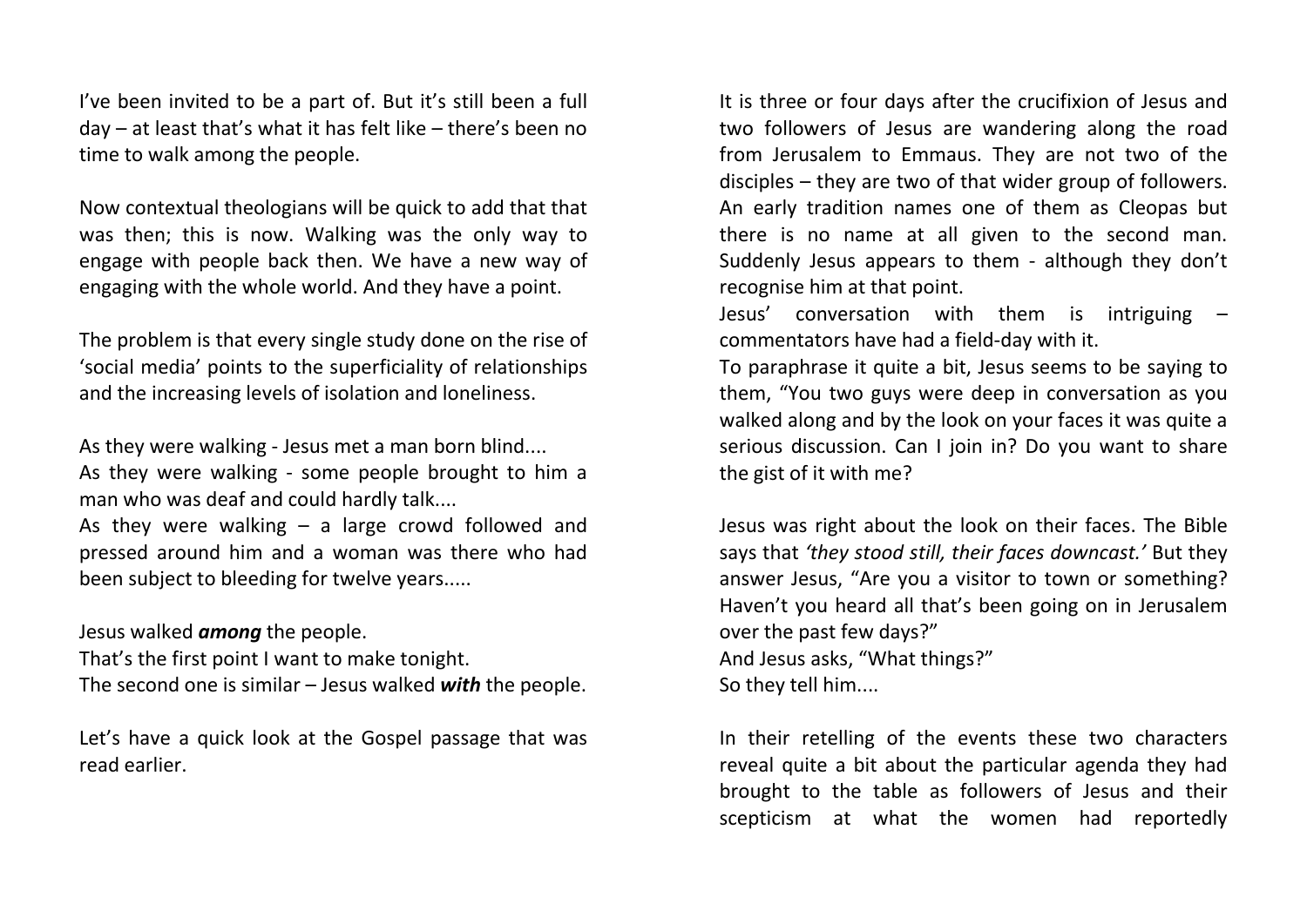experienced at the empty tomb. But that's a whole other story.

Jesus challenges their lack of understanding – coloured as it was by their own agenda. But then opens up scripture to them and beginning at Genesis he takes them on a journey through what is now our 'Old Testament' showing how everything points to Jesus. In other words he explains to them what we understand to be the 'metanarrative' of scripture.

It seems as though he was still teaching them as they approached the village that the two travellers had been heading to.

Jesus recognised this as their destination and had obviously said farewell to them and was preparing to carry on with his journey.

But these two hadn't had enough; as they share a little later, their hearts were burning as Jesus was speaking. They urged Jesus to stay. So he did. And as they sat at the table he 'broke bread.' That was the moment they knew and they understood.....

There's a goldmine of sermons in this whole encounter but I simply want to focus on the manner of the encounter as an example of the way Jesus interacted *with* people.

When he first appeared to them he eased his way into the conversation. Jesus asked to be included. Although some commentators have suggested that Jesus was playing games with them, and others believe that he was testing them, there is a third suggestion that Jesus was humbly standing back waiting to be included. Once he was fully included then, and only then, did he begin to reveal the truth to them. Grace first and truth second!

This suggestion is reinforced by their arrival at the village and Jesus, once again, didn't presume on them. He waited to be invited  $-$  in fact the language is very strong here – they urged him to stay.

This is typical of Jesus' encounters with people as he was walking.

Firstly, he waited to be invited to respond to the blind, the deaf, the demon possessed and the paralysed. Look again at his encounter with a Samaritan woman in the midday heat.

And secondly, once he was asked, he responded with both grace and truth but it was always grace before truth.

There is a sense of Jesus' total identification with each of the people he encounters on his journeys. There is no sense of pity  $-$  it is always compassion. It is empathy rather than sympathy.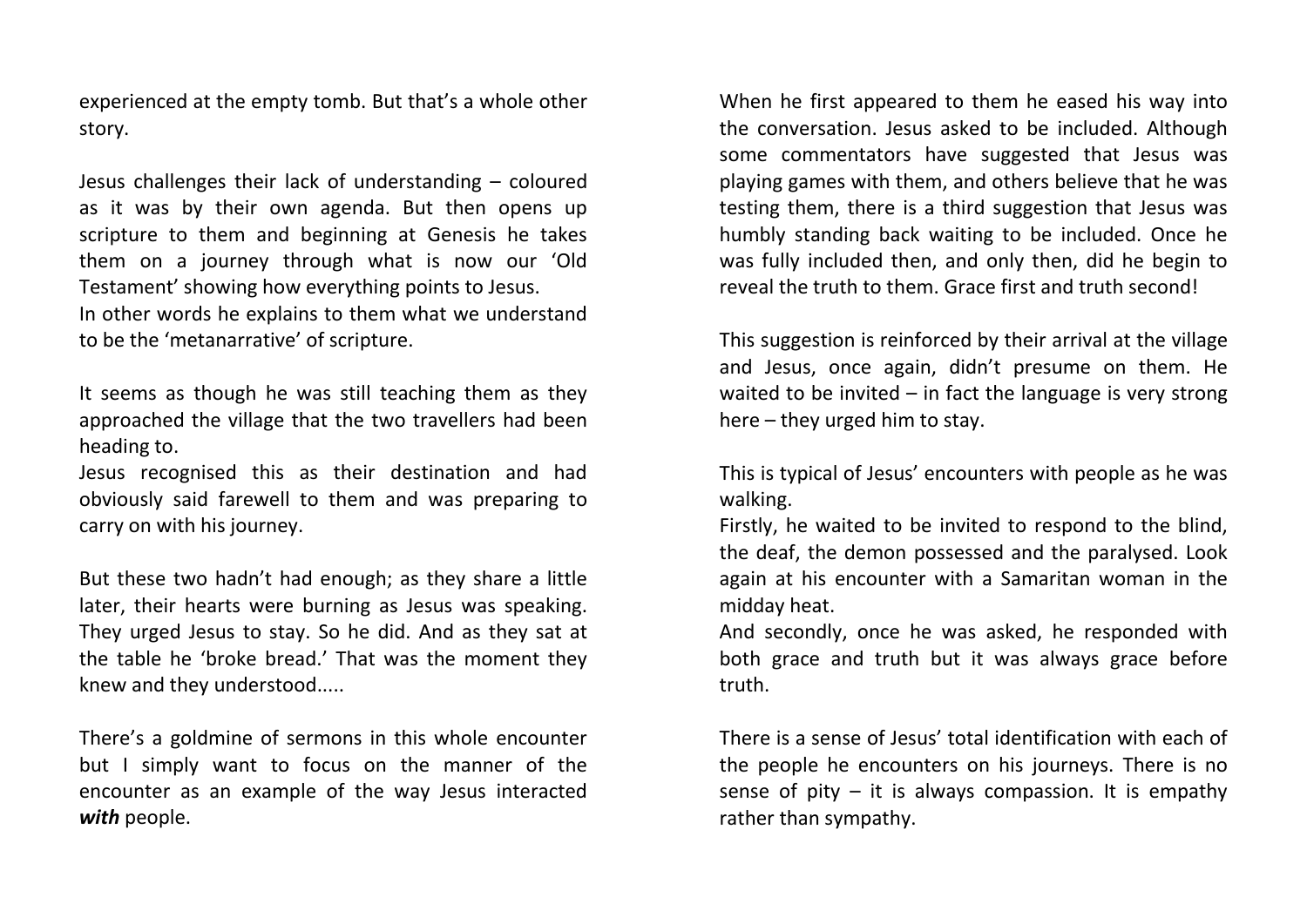And this is the second challenge because the church seems to have lost the ability to engage with people in the community around us.

We are hesitant in asking to be involved.

We don't know how to balance grace and truth: we either leave the truth part out altogether in a desire to be inclusive or we share it in ways that are totally inappropriate to the situation.

And finally, I'm not sure that we know how to fully identify with those we meet as people, just like us, are loved by God.

My prayer partner was a funeral director and he used to comment to me on the massive swing away from the church funerals to funerals in their chapels or in private homes; from clergy to celebrants. His observation after attending so many funerals in churches was that the church appeared unable to break out of its formal way of doing things and actually identify with people in times of deep sadness in ways that were relevant to each situation. They weren't looking for someone who would organise the funeral for them - they were looking for someone who would understand.

Jesus walked among people And he walked with people.

Last week a young woman in the Diocese asked me what I was going to be speaking about at Synod. So I told her that I was thinking of reflecting on the little phrase in the gospels 'As they were walking' and the reality that much of the teaching and healing ministry of Jesus flowed from these encounters.

She then told me of an experience she had had the day before – Monday before last when she went for a walk up Walters Bluff with two of her children. As they were walking along the top she met a lady coming toward her and they exchanged greetings. But this young woman felt God was nudging her to do a little more than simply greet – to stop and talk – even though this was probably not an easy choice with two young children.

But she stopped and had a chat with this woman whom she had never met. In the course of the short conversation this woman said that she was struggling because she had sciatica that was affecting her leg. She had struggled with it for three months and had taken days off work because of the pain.

The young woman asked tentatively if she went to church at all, and the answer was, "Well I used to but I haven't gone for a long time." "But you believe in God?" she asked. And the answer was yes.